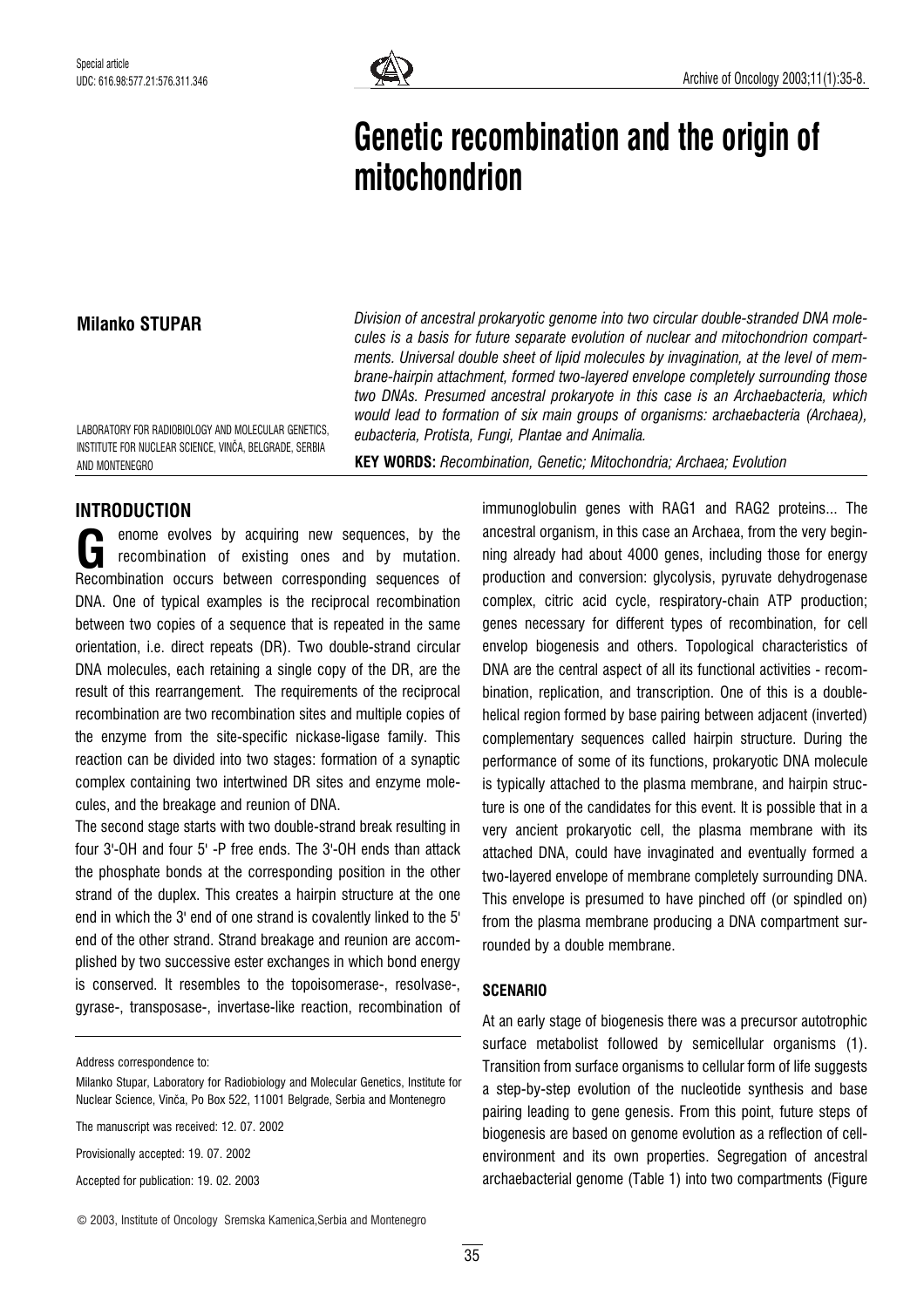#### Stupar M.

1) is a result of this stepwise evolution. It led to the increase of evolutionary stability of growing nuclear genome and was a basis for selective advantage, as well as for mitochondrial specialization. This scenario includes several steps: DNA-membrane attachment, DNA double-strand break, DNA ligation, and rolling over (or spindle off) of the attached membrane surrounding those two molecules. Activation of div sequences (Figure 1) is probably required for its association with cell membrane. The properties of the membrane fraction to bind DNA suggest that it includes components necessary to resolve this process. Which of these events cause the others is not obvious, but attachment of archaebacterial DNA to the membrane at the level or in the vicinity of div sequence, could provide a mechanism for both DNA segregation and invagination of the covalently closed circular (CCC) molecule (Figure 1) by two-layered lipid membrane. After step c) (Figure 1) there are several possibilities: 1. Invagination and enveloping of the mitochondrial genome, but not the nuclear; 2. Invagination and enveloping of both genomes; 3. Invagination and enveloping of nuclear but not mitochondrial genome; 4. Releasing of both genomes; 5. Archaebacterial undivided universal genome; 6. Archaea with invagination and enveloping of whole genome leading to amitochondriated eukaryotes (Protists).

In the first case there is an open possibility for evolution of future nuclear genome by acquiring new sequences and specialization of the mitochondrion. One of the organisms that arose after this (archaebacteria cyanobacteria-like precursor) is a good candidate for second dividing recombination event that leads to the chloroplast chromosome formation (Scheme 1). Scheme 1 shows overall view of phylogeny after two cycles of reciprocal genetic recombination of the universal ancestral Archaea genome. Table 1 shows possible gene/gene classes contents of the Archaea donor of the mitochondrial genome. This cell has genetic starting material to evolve to the eukaryotic lineage, which means it has genes necessary to perform all forms of energy production and genetic recombination.

|  |  |  |  |  |  | <b>Table 1.</b> Gene/genes classes contents of the Archaea before genome division |  |  |  |  |  |  |  |
|--|--|--|--|--|--|-----------------------------------------------------------------------------------|--|--|--|--|--|--|--|
|--|--|--|--|--|--|-----------------------------------------------------------------------------------|--|--|--|--|--|--|--|

| Part: Nuclear (about 3.000 genes)       | Mitochondrial (about 800 genes)     |  |  |  |  |  |
|-----------------------------------------|-------------------------------------|--|--|--|--|--|
| *Cell division                          | Pyruvate dehydrogenase complex      |  |  |  |  |  |
| DNA replication, recombination, repair, | Glycosis (Embden-Meyerhoff pathway) |  |  |  |  |  |
| modification                            | PFO - ferredoxin oxidoreductase     |  |  |  |  |  |
| Transcription                           | Hydrogenase                         |  |  |  |  |  |
| Translation                             | Respiratory chain enzymes           |  |  |  |  |  |
| Cell envelope biogenesis                | Citric acid cycle                   |  |  |  |  |  |
| **Membrane proteins                     | Aldehyd/alcohol dehydrogenase       |  |  |  |  |  |
| Coenzyme metabolism                     | Acetil CoA synthase                 |  |  |  |  |  |
| Signal proteins                         | **Heat shock proteins               |  |  |  |  |  |
| Carbon catabolism                       | Signal proteins                     |  |  |  |  |  |
| Heat shock proteins                     | t RNA genes                         |  |  |  |  |  |
| Protease                                | Peptidase                           |  |  |  |  |  |
| Transport and binding proteins          | Protease                            |  |  |  |  |  |
| Nucleotide biosynthesis and metabolism  | <b>RNA</b> synthesis                |  |  |  |  |  |
| Amino acid biosynthesis and metabolism  | Membrane proteins                   |  |  |  |  |  |
|                                         | DNA replication                     |  |  |  |  |  |

"By losing part of the genome responsible for cell division, mitochondrion has to find another way to divide

\*Gene duplication occurred prior to division of ancient genome and make easy future gene transfer



Figure 1. Reciprocal recombination between direct repeats excises the material between them, one product has a "nuclear genes" compartment and another has a "mitochondrial genes" compartment. Each product of recombination has one copy of the direct repeats. (a) Archaebacterial genome with two direct repeats called div (dividing) sequences (green boxes), between them is a nuclear (nuclear region) and mitochondrial (mt-blue region) gene contents. (b) Pairing of direct repeats (like figure eight) and its attachment to the membrane is initiation signal for recombinase enzyme action (breakage/joining). (c) Recombination releases material between repeats as covalently closed circular (CCC) molecule attached to the membrane. (d) The view from below position (b) between inner membrane and inter-membrane space. Recombinase enzyme (circles) introduces double-strand break at the level/vicinity of div site leaving four 3' ends and four 5' ends; subsequent joining reaction by the same enzyme, covalently closed those two molecules. Arrow indicates outer membrane carpet.

<sup>©</sup> 2003, Institute of Oncology Sremska Kamenica,Serbia and Montenegro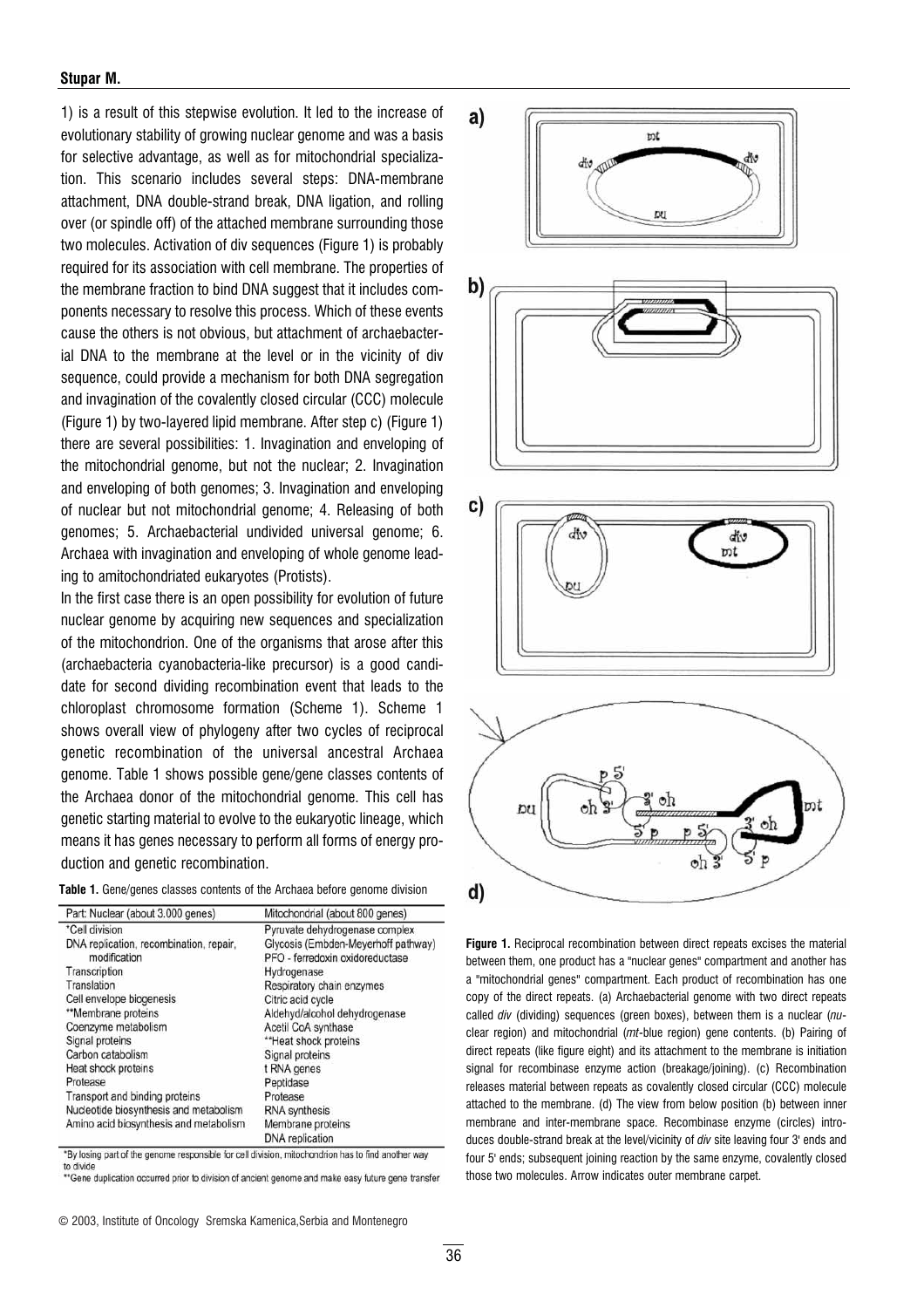



Shema 1. Hypothetical phylogenetic tree of the biogenesis based on the surface metabolism and subsequent recombinant division of the archaebacterial genome. (1) First division of archaebacterial genome; (2) Second division of cyanobacteria precursor-like genome; (3) After first recombination events - evolution of the cytoskeleton and endomembranes (having in mind that genes for cell envelope biogenesis already exist in Archaea).

## DISCUSSION

## Dawning and setting of the Archeozoic eon

Mitochondrion genesis and mitochondrial genome processing (genes transfer between  $cp - mt - nu$ ) is one of the crucial point in the evolution, which begins with biochemical - energetic development of the membrane (at the time of the very early beginning of biogenesis cellular matrix did not exist) (1). Fundamental similarities in the metabolic pathways in cellular organisms provide a starting evidence for evolutionary conservatism operating over four billion years. If mitochondrial genome arises after separation from the nuclear one, then Archaebacteria is the oldest group of cellular form of life and worldwide ancestor for all living organisms.

After first RNA base pair forming  $[A - U (2)]$  further acquisition of G is inevitable (G - U base pair are found in critical and most conservative rRNA and tRNA sequences):

 $A - U$  $=$  > A-U-G.  $U - G$ 

This leads to conclusion that AUG is the first triplet of nucleotide. By this way it is possible to construct progenome of the progenot, that means alignment of the gene classes in Archaea - genes for cell envelope - for energy production and conversion - for DNA replication, repair and recombination. It might be that first DNA sequence serves as both gene and promoter at the same time and RNA as a primer for replication and expression. Next 1.5 billion years of evolution of the progenome results in a universal Archaea genome with about 3000-4000 genes coding for all fundamental metabolic pathways common for all organisms.

Archaea possesses several characteristics that distinguish it from both eubacteria and eukaryotes and place it at a unique position, not as an intermediate but as a starting point. At that very